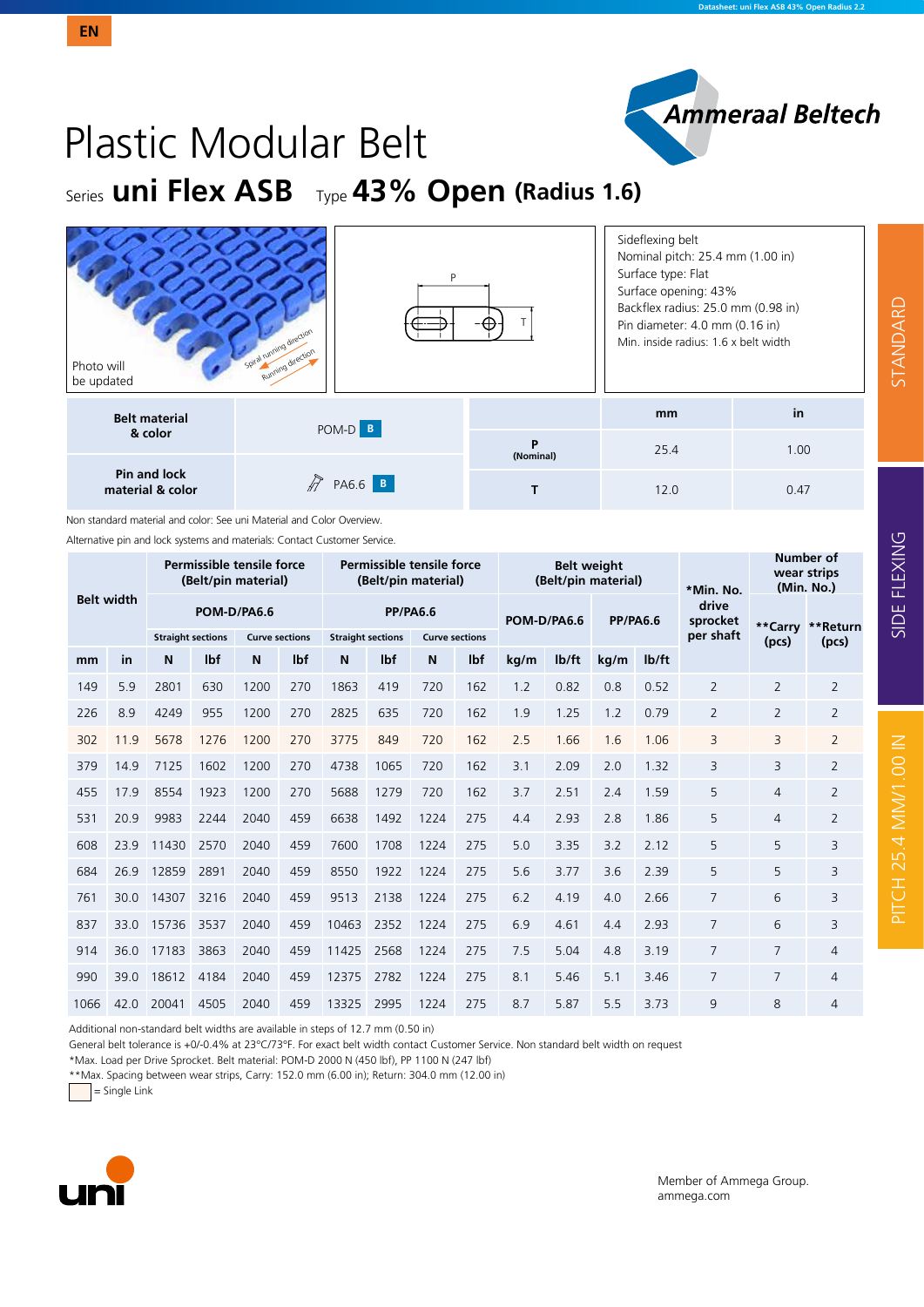**Accessories**



Curved **PP B** TPE-S Shore A60 **K** 3.0 0.12

uni Flex ASB Rubber Top Radius 2.2: Indent min. 44.0 mm (1.73 in) and Increment 12.7 mm (0.50 in).

#### **Accessories**





|      |                                                                               | ------- |      | ------- |      |      | ------- | ----- |
|------|-------------------------------------------------------------------------------|---------|------|---------|------|------|---------|-------|
| Flat | POM-D B                                                                       | 3.7     | 0.15 | 25.4    | l.00 | K600 | 151.0   | 5.94  |
|      | Min. indent for Flight is: 44.0 mm (1.73 in) and Increment 12.7 mm (0.50 in). |         |      |         |      |      |         |       |

Non Standard material and color: See uni Material and Color Overview.

## **Accessories**





|                   | <b>Side Guard</b>           | н            |              |  |  |  |
|-------------------|-----------------------------|--------------|--------------|--|--|--|
| <b>Type</b>       | <b>Material &amp; color</b> | mm           | in           |  |  |  |
| Side Guard Closed | POM-D B                     | 10.0<br>25.4 | 0.39<br>1.00 |  |  |  |
| Side Guard Open   | POM-D B                     | 25.4         | 1.00         |  |  |  |

Min. indent for Side Guard is: 44.0 mm (1.73 in) and Increment 12.7 mm (0.50 in). Non Standard material and color: See uni Material and Color Overview.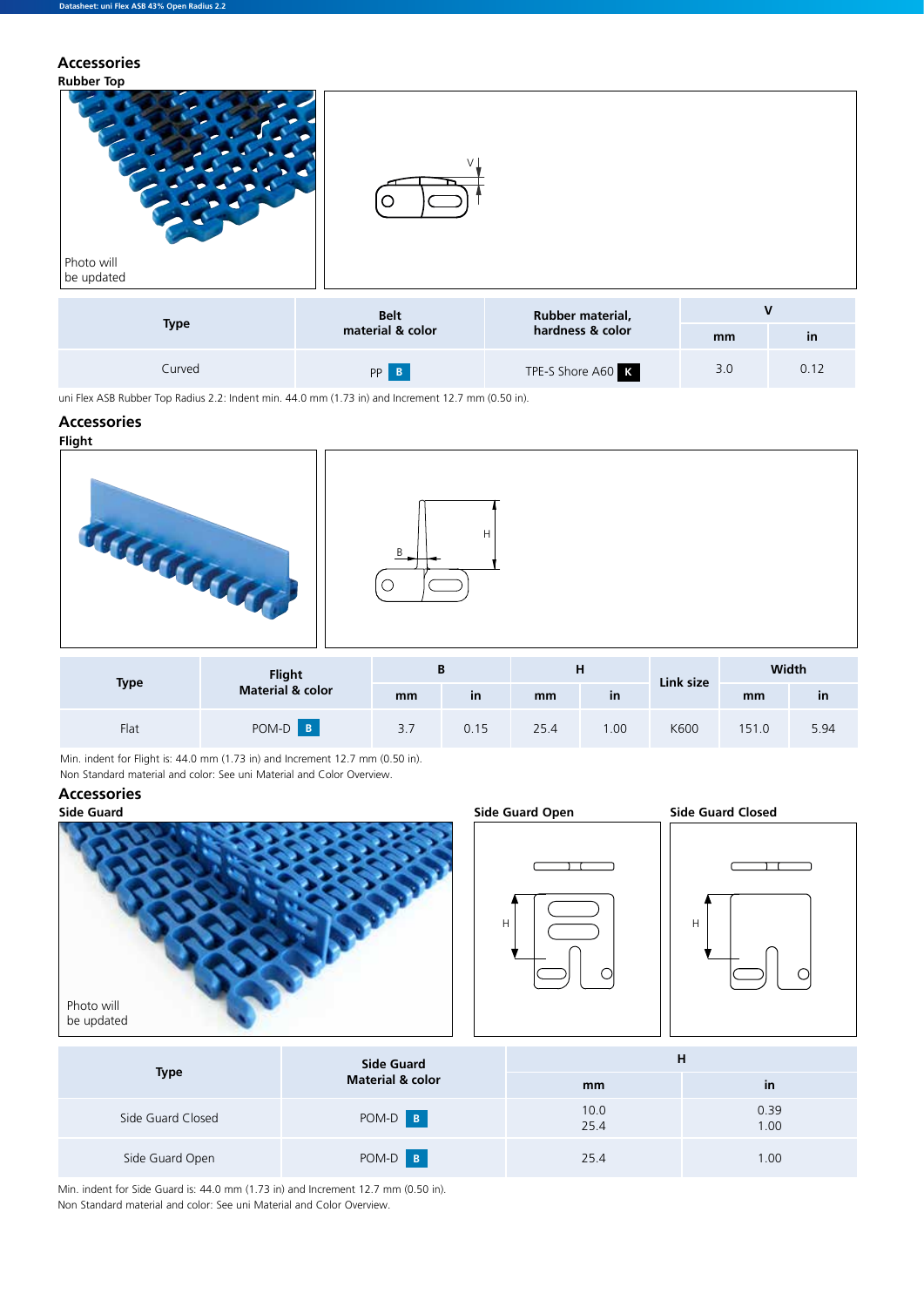### **Accessories**

#### **Bottom Tab**



Non Standard material and color: See uni Material and Color Overview. Tab position is available **only** at Radius 2.2.

#### **Design Guidelines**



**uni Flex ASB 43% Open Radius 1.6 can not be used in conveyors with both left and right turning curves.**

All curves have to turn in the same direction. For min. conveyor dimensions please refer to sketch and diagram.

#### **Accessories**



Other Non Standard option: See uni AmFlight Overview.